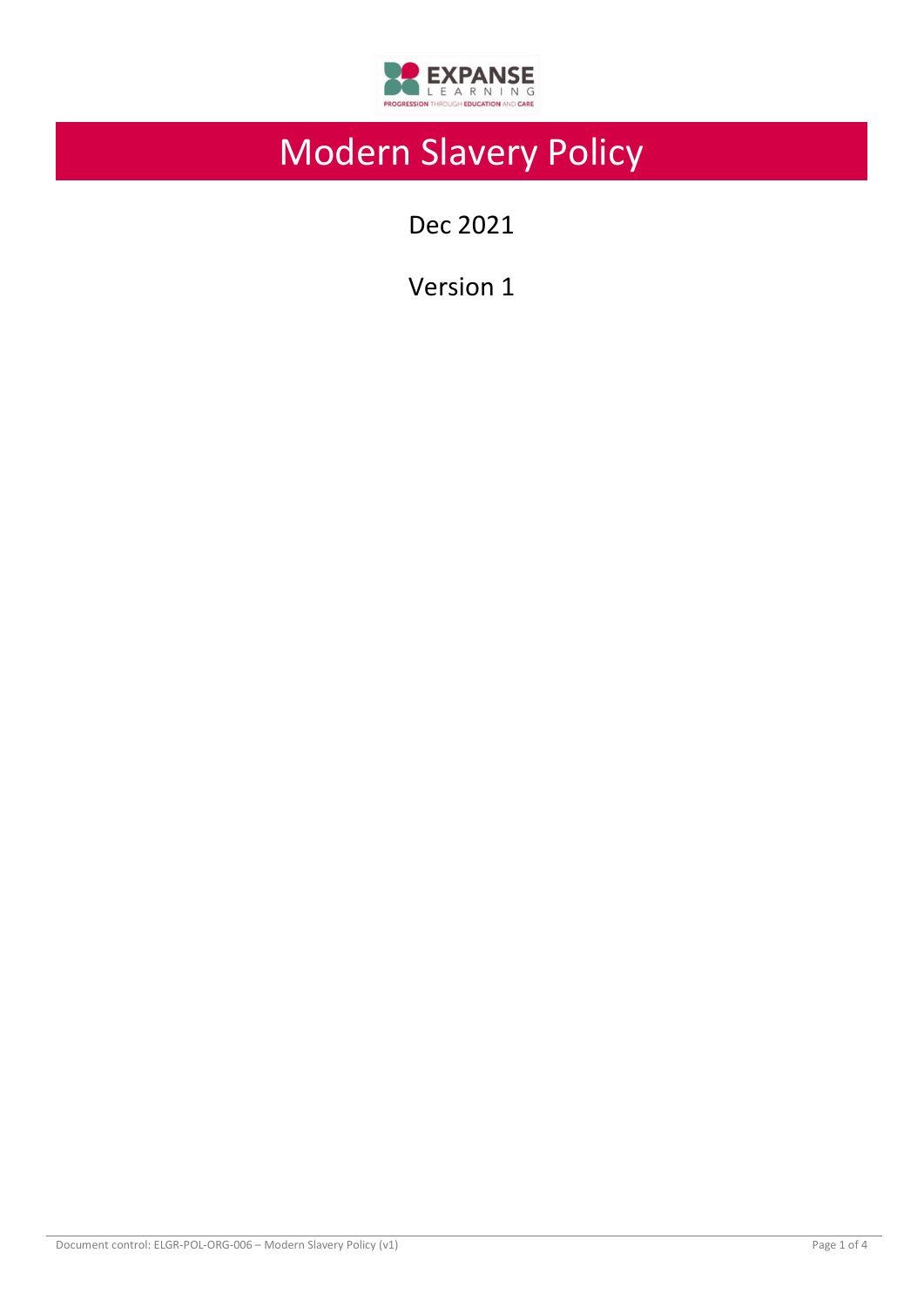This policy applies to all staff at Expanse Learning.

#### 2. **Introduction and Statement**

Modern slavery is a crime and a violation of fundamental human rights. It takes various forms, such as slavery, servitude, forced and compulsory labour and human trafficking, all of which have in common the deprivation of a person's liberty by another to exploit them for personal or commercial gain. Expanse Learning has a zero-tolerance to modern slavery.

Expanse Learning is committed to acting ethically and with integrity in all business dealings and relationships, and to implementing and enforcing effective systems and controls to ensure modern slavery is not taking place anywhere in Expanse Learning's own business or in any of our supply chains.

Expanse Learning are also committed to ensuring transparency in business and in approach to tackling modern slavery throughout our supply chains, consistent with the disclosure obligations under the Modern Slavery Act 2015. Expanse Learning expects the same high standards from all contractors, suppliers, and other business partners.

This policy is being implemented to ensure that we comply with our obligations under the Modern Slavery Act 2015. It documents our commitment to acting ethically and with integrity in all our business dealings and relationships, and to implementing and enforcing effective systems and controls to ensure modern slavery is not taking place anywhere in our own business or in any of our supply chains.

In the case of employees, this policy applies to all persons working for Expanse Learning or on Expanse Learning's behalf in any capacity, including employees at all levels, directors, officers, agency workers, seconded workers, volunteers, interns, agents, contractors, external consultants, third-party representatives, and business partners. In the case of employees, this policy does not form part of any employee's contract of employment, and we may amend it at any time.

# 3. **Responsibility for the policy**

The Executive Leadership Team has overall responsibility for ensuring this policy complies with Expanse Learning's statutory obligations.

Expanse Learning school and college have primary and day-to-day responsibility for implementing this policy, monitoring its use and effectiveness, dealing with any queries about it, and auditing internal control systems and procedures to ensure they are effective in countering modern slavery.

Line managers at all levels are responsible for ensuring those reporting to them understand and comply with this policy and are given adequate and regular training on it and the issue of modern slavery in supply chains and partners.

Expanse Learning employees are invited to comment on this policy and suggest ways in which it might be improved and should be addressed to Tony Brown (CEO) [tony.brown@expansegroup.co.uk](mailto:tony.brown@expansegroup.co.uk)

# 4. **Compliance with the policy**

You must ensure that you read, understand and comply with this policy.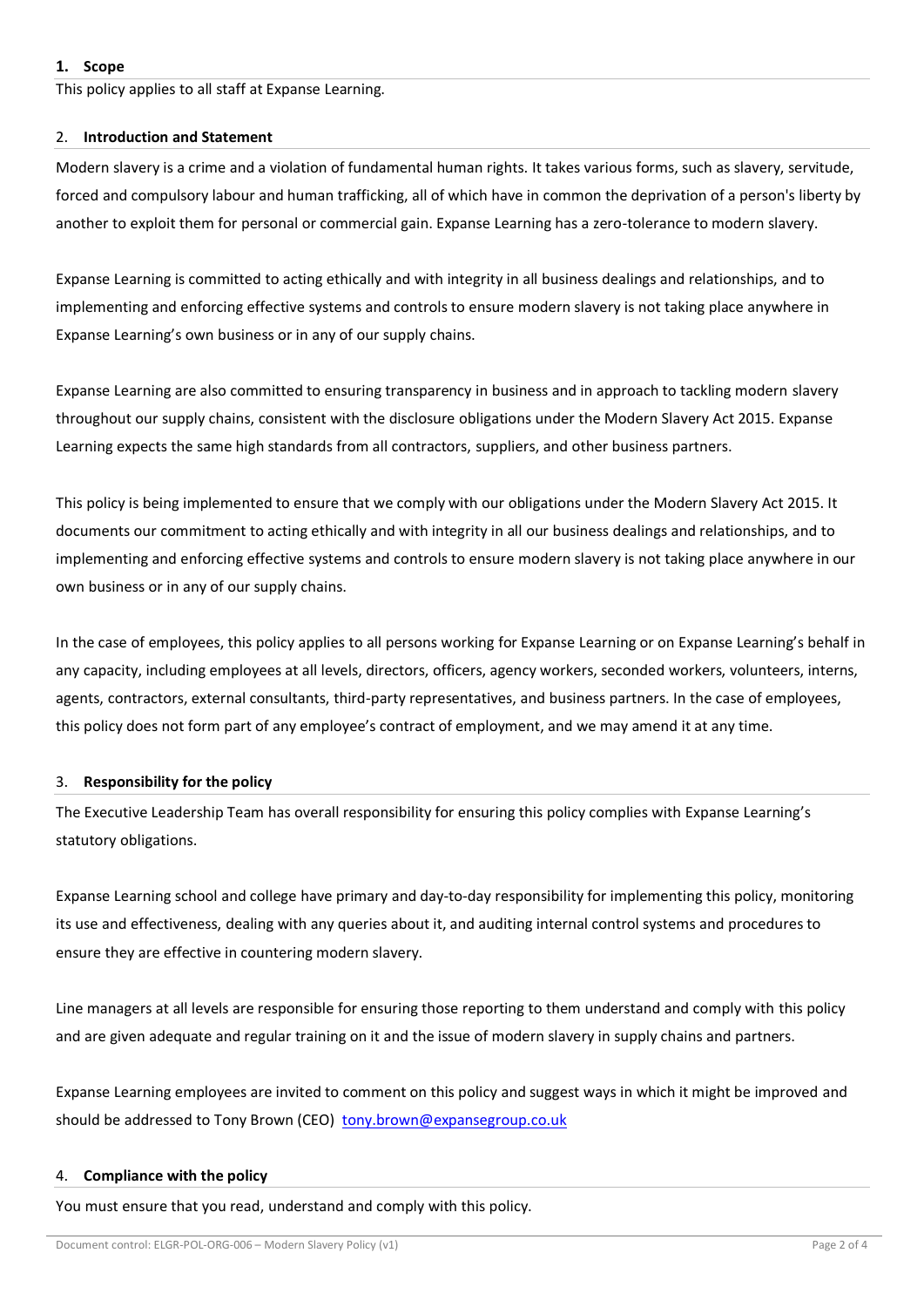The prevention, detection and reporting of modern slavery in any part of Expanse Learning business or supply chains is the responsibility of all. You are required to avoid any activity that might lead to, or suggest, a breach of this policy.

You must notify your manager as soon as possible if you believe or suspect that a conflict with this policy has occurred or may occur in the future.

You are encouraged to raise concerns about any issue or suspicion of modern slavery in any parts of Expanse Learning business or supply chains of any supplier tier at the earliest possible stage.

If you believe or suspect a breach of this policy has occurred or that it may occur, you must notify your line manager or report it in accordance with our Whistleblowing Policy as soon as possible.

If you are unsure about whether a particular act, the treatment of workers more generally, or their working conditions within Expanse Learning or any tier of Expanse Learning's supply chains constitutes any of the various forms of modern slavery, raise it with your line manager.

Expanse Learning aims to encourage openness and will support anyone who raises genuine concerns in good faith under this policy, even if they turn out to be mistaken. Expanse Learning is committed to ensuring no one suffers any detrimental treatment as a result of reporting in good faith their suspicion that modern slavery of whatever form is or may be taking place in any part of Expanse Learning's business or in any of Expanse Learning's supply chains. Detrimental treatment includes dismissal, disciplinary action, threats, or other unfavourable treatment connected with raising a concern.

If you believe that you have suffered any such treatment, you should inform your line manager immediately. If the matter is not remedied, and you are an employee, you should raise it formally using the Expanse Learning's Grievance Policy.

# 5. **Communication and awareness of this policy**

Information on this policy, and on the risk Expanse Learning faces from modern slavery in its supply chains, forms part of the induction process for all individuals who work at Expanse Learning, and regular information will be provided as necessary.

Expanse Learning's zero-tolerance approach to modern slavery must be communicated to all suppliers, contractors and business partners at the outset of business relationships with them and reinforced as appropriate thereafter.

Further information and guidance can be found at:

<https://www.gov.uk/government/collections/modern-slavery-bill> [www.gov.uk/guidance/publish-an-annual-modern-slavery-statement](http://www.gov.uk/guidance/publish-an-annual-modern-slavery-statement)

#### 6. **Breaches of this policy**

Any employee who breaches this policy will face disciplinary action, up to and including dismissal.